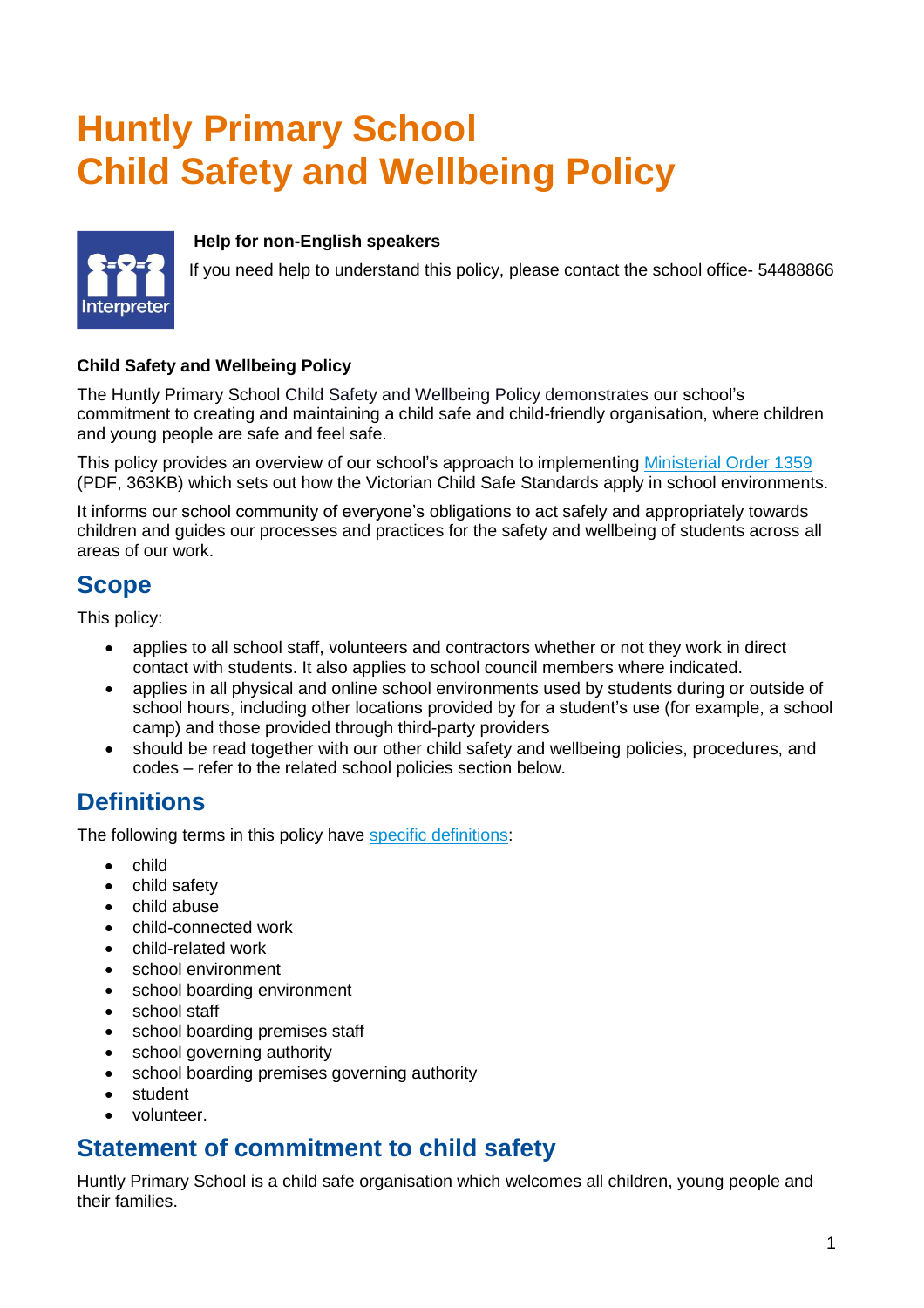We are committed to providing environments where our students are safe and feel safe, where their participation is valued, their views respected, and their voices are heard about decisions that affect their lives. Our child safe policies, strategies and practices are inclusive of the needs of all children and students.

We have no tolerance for child abuse and take proactive steps to identify and manage any risks of harm to students in our school environments.

We promote positive relationships between students and adults and between students and their peers. These relationships are based on trust and respect.

We take proactive steps to identify and manage any risk of harm to students in our school environment. When child safety concerns are raised or identified, we treat these seriously and respond promptly and thoroughly.

Particular attention is given to the child safety needs of Aboriginal students, those from culturally and linguistically diverse backgrounds, students with disabilities, those unable to live at home, children and young people who identify as lesbian, gay, bisexual, trans and gender diverse, intersex and queer (LGBTIQ+) and other students experiencing risk or vulnerability. Inappropriate or harmful behaviour targeting students based on these or other characteristics, such as racism or homophobia, are not tolerated at our school, and any instances identified will be addressed with appropriate consequences.

Child safety is a shared responsibility. Every person involved in our school has an important role in promoting child safety and wellbeing and promptly raising any issues or concerns about a child's safety.

We are committed to regularly reviewing our child safe practices, and seeking input from our students, families, staff, and volunteers to inform our ongoing strategies.

## **Roles and responsibilities**

#### **School leadership team**

Our school leadership team comprising the principal, learning specialist, wellbeing coordinator and inclusion & diversity coordinator are responsible for ensuring that a strong child safe culture is created and maintained, and that policies and practices are effectively developed and implemented in accordance with Ministerial Order 1359.

the Principal will:

- ensure effective child safety and wellbeing governance, policies, procedures, codes and practices are in place and followed
- model a child safe culture that facilitates the active participation of students, families and staff in promoting and improving child safety, cultural safety and wellbeing
- enable inclusive practices where the diverse needs of all students are considered
- reinforce high standards of respectful behaviour between students and adults, and between students
- promote regular open discussion on child safety issues within the school community including at leadership team meetings, staff meetings and school council meetings
- facilitate regular professional learning for staff and volunteers (where appropriate) to build deeper understandings of child safety, cultural safety, student wellbeing and prevention of responding to abuse
- create an environment where child safety complaints and concerns are readily raised, and no one is discouraged from reporting an allegation of child abuse to relevant authorities.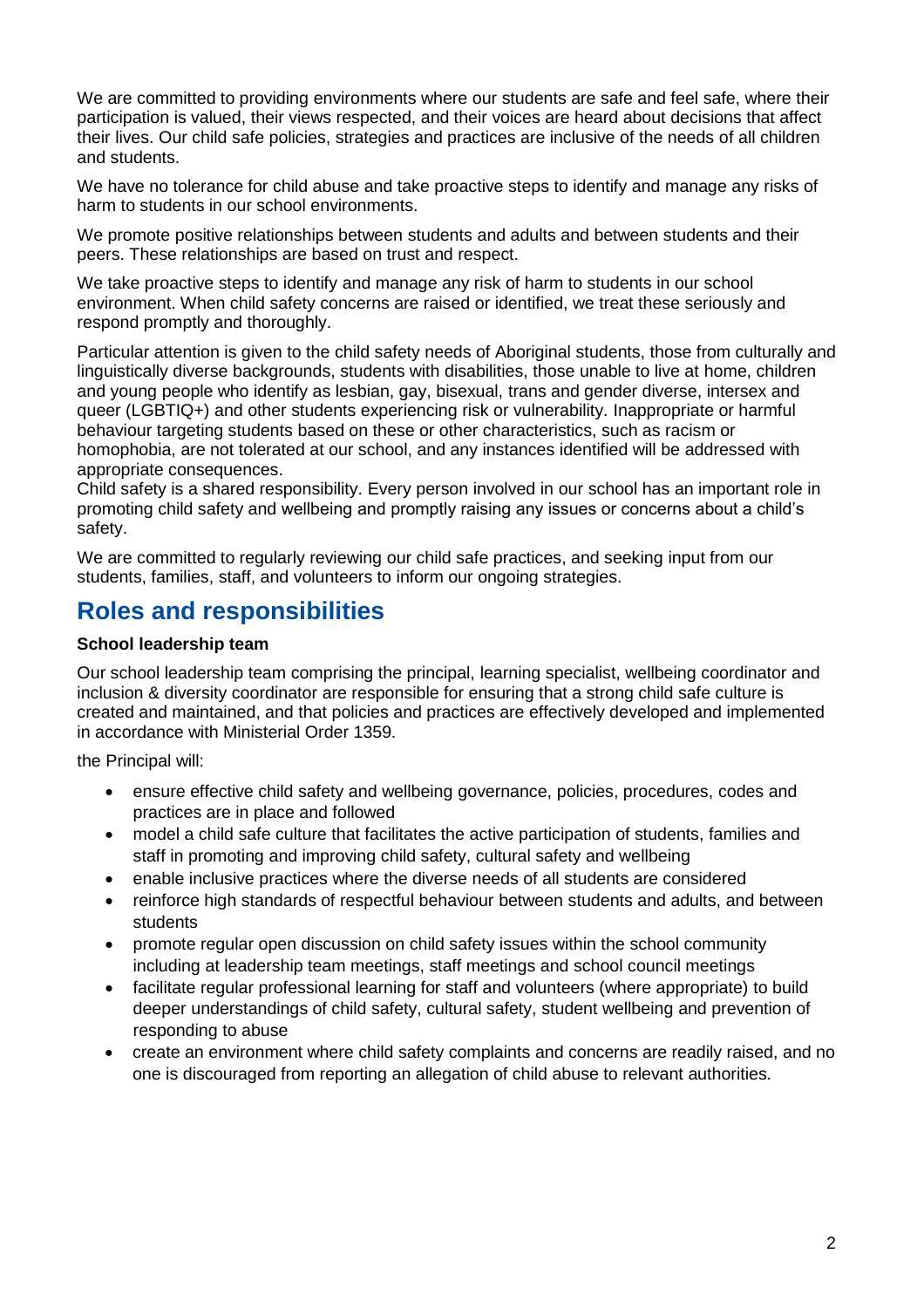### **School staff and volunteers**

All staff and volunteers will:

- participate in child safety and wellbeing induction and training provided by the school or the Department of Education and Training, and always follow the school's child safety and wellbeing policies and procedures
- act in accordance with our Child Safety Code of Conduct [HPS Child Safe Code of Conduct](http://www.huntly-ps.vic.edu.au/wordpress/wp-content/uploads/2022/03/HPS-Child-Safe-Code-of-Conduct.pdf)
- identify and raise concerns about child safety issues in accordance with our Child Safety Responding and Reporting Obligations Policy and Procedures [HPS-Child-Safety-](http://www.huntly-ps.vic.edu.au/wordpress/wp-content/uploads/2021/03/HPS-Child-Safety-Responding-and-Reporting-Policy-and-Procedures.pdf)[Responding-and-Reporting-Policy-and-Procedures,](http://www.huntly-ps.vic.edu.au/wordpress/wp-content/uploads/2021/03/HPS-Child-Safety-Responding-and-Reporting-Policy-and-Procedures.pdf) including following the [Four Critical](https://www.education.vic.gov.au/school/teachers/health/childprotection/Pages/report.aspx)  [Actions for Schools](https://www.education.vic.gov.au/school/teachers/health/childprotection/Pages/report.aspx)
- ensure students' views are taken seriously and their voices are heard about decisions that affect their lives
- implement inclusive practices that respond to the diverse needs of students.

### **School council**

In performing the functions and powers given to them under the *Education and Training Reform Act 2006*, school council members will:

- champion and promote a child safe culture with the broader school community
- ensure that child safety is a regular agenda item at school council meetings
- undertake annual training on child safety, [PROTECT.](http://www.vic.gov.au/protect)
- approve updates to, and act in accordance with the Child Safety Code of Conduct to the extent that it applies to school council employees and members
- when hiring school council employees, ensure that selection, supervision, and management practices are child safe. "At our school, school council employment duties are delegated to the principal who is bound by this policy".

### **Specific staff child safety responsibilities**

Huntly Primary School has nominated a child safety champion (CSC - Dianne Kaplan) to support the principal to implement our child safety policies and practices, including staff and volunteer training.

The responsibilities of the child safety champion are outlined at Guidance for child safety [champions.](https://www.vic.gov.au/guidance-child-safety-champions) In addition to these roles, our child safety champion is also responsible for student wellbeing & support

Our principal and child safety champion are the first point of contact for child safety concerns or queries and for coordinating responses to child safety incidents.

- The principal and child safety champion are responsible for monitoring the school's compliance with the Child Safety and Wellbeing Policy. Anyone in our school community should approach the CSC if they have any concerns about the school's compliance with the Child Safety and Wellbeing Policy.
- The principal is responsible for informing the school community about this policy, and making it publicly available
- Other specific roles and responsibilities are named in other child safety policies and procedures, including the Child Safety Code of Conduct, Child Safety Responding and Reporting Obligations (including Mandatory Reporting) Policy and Procedures, and Child Safety Risk Register.

Our school has also established a Child Safety and Wellbeing Team. The Child Safety and Wellbeing Team meet regularly to identify and respond to any ongoing matters related to child safety and wellbeing.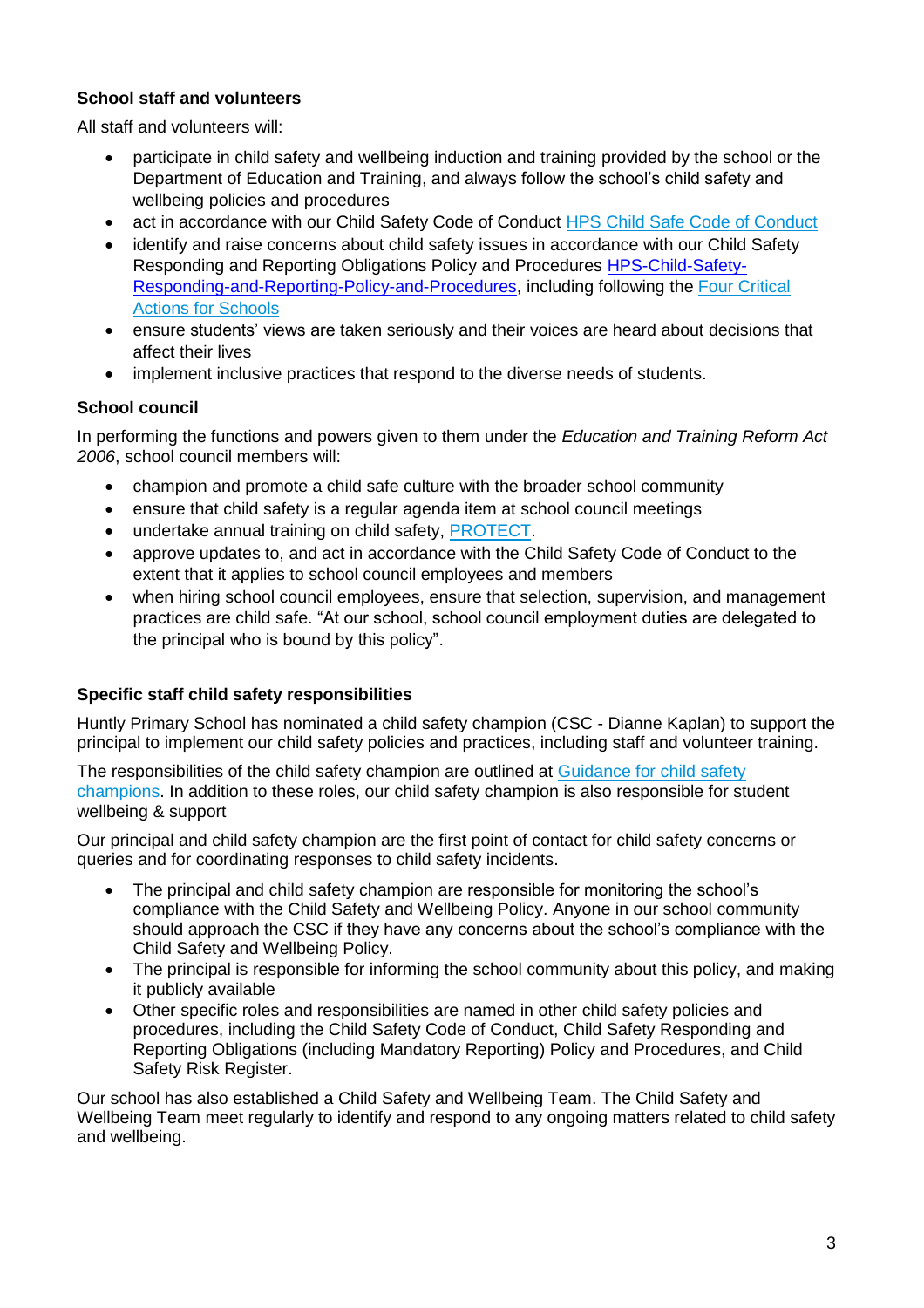Our Child Safety and Wellbeing Team monitors the Child Safety Risk Register.

# **Child Safety Code of Conduct**

Our Child Safety Code of Conduct sets the boundaries and expectations for appropriate behaviours between adults and students. It also clarifies behaviours that are not acceptable in our physical and online environments.

We ensure that students also know what is acceptable and what is not acceptable so that they can be clear and confident about what to expect from adults in the school.

The Child Safety Code of Conduct also includes processes to report inappropriate behaviour.

# **Managing risks to child safety and wellbeing**

At our school we identify, assess and manage risks to child safety and wellbeing in our physical and online school environments. These risks are managed through our child safety and wellbeing policies, procedures and practices, and in our activity specific risk registers, such as those we develop for off-site overnight camps, adventure activities and facilities and services we contract through third party providers for student use.

Our Child Safety Risk Register is used to record any identified risks related to child abuse alongside actions in place to manage those risks. Our school leadership team will monitor and evaluate the effectiveness of the actions in the Child Safety Risk Register at least annually.

Other procedures in place to manage child safety and wellbeing include:

- Supervise students properly in all settings, including the playground, excursions and camps.
- Identify and document the school's child safety risks in the school's risk register or equivalent and ensure strategies are in place to manage those risks.
- Consider the range of school environments and the nature of physical spaces including onsite buildings and grounds, classrooms, corridors, and pick-up and drop off areas.
- Consider off-site physical environments for student use and where reasonably possible, inspect these sites and venues for events, excursions, camps and international student accommodation ahead of time
- Inform students about spaces that are off limits, including out-of-bounds areas, storerooms and staff rooms.
- Nominate ratios of staff and volunteers to students for different types of activities.
- Keep records of any court orders in place regarding access or intervention orders and communicate to staff who can collect students in these circumstances.
- Inform students about online safety risks, including:
	- cyberbullying and trolling
	- invasion of privacy or digital surveillance
	- inappropriate sharing of images
	- phishing, harvesting of personal information or data theft
	- identity theft
	- offensive images and messages
	- age-inappropriate online content
	- impersonation/catfishing
- Outline acceptable use of personal devices for students.

## **Establishing a culturally safe environment**

At Huntly Primary School, we are committed to establishing an inclusive and culturally safe school where the strengths of Aboriginal culture, values and practices are respected.

We think about how every student can have a positive experience in a safe environment. For Aboriginal students, we recognise the link between Aboriginal culture, identity and safety and actively create opportunities for Aboriginal students and the Aboriginal community to have a voice and presence in our school planning, policies, and activities.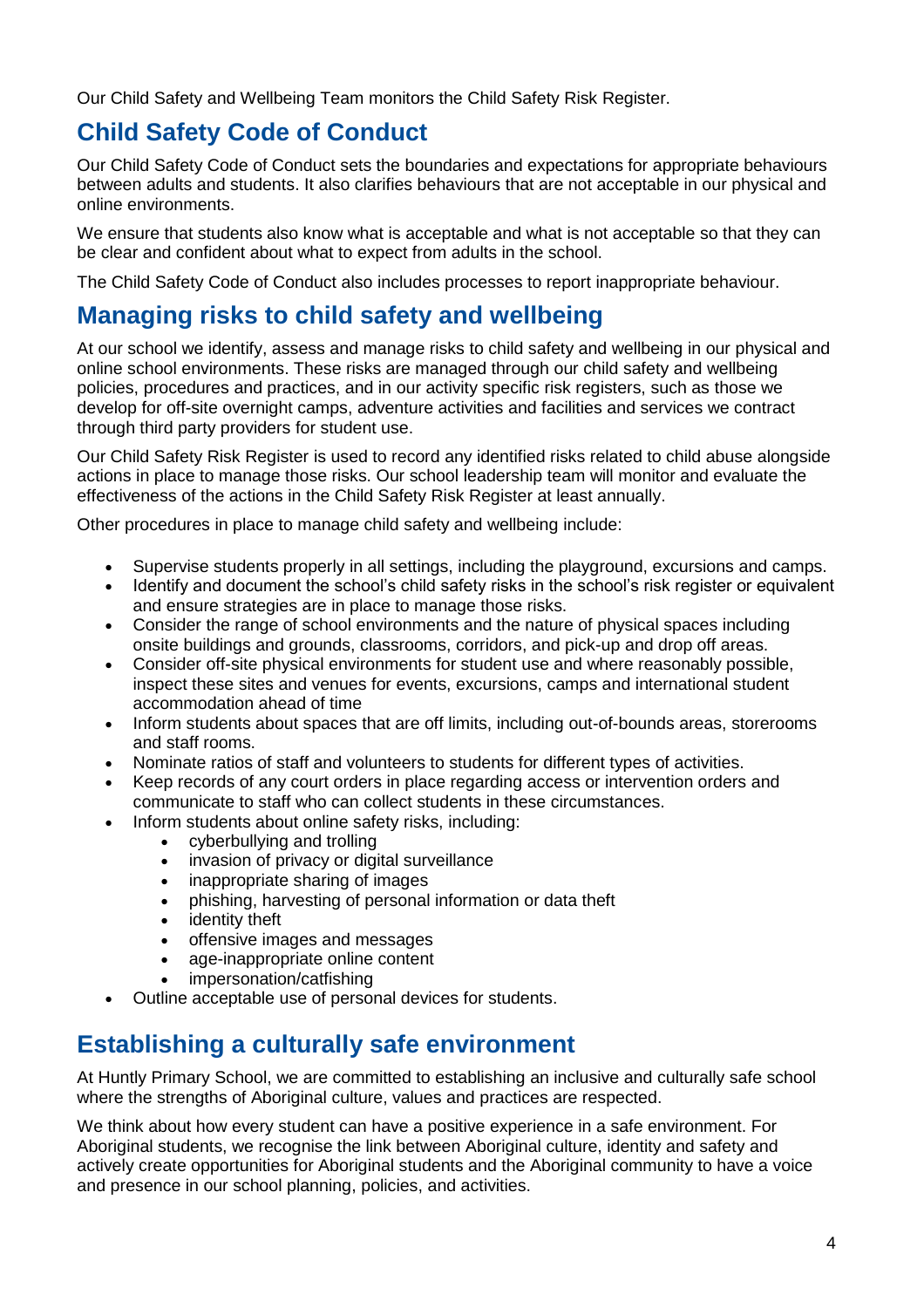We have developed the following strategies to promote cultural safety in our school community:

- Begin events and meetings with a Welcome to Country or an Acknowledgement of Country as a standing agenda item.
- Fly the Aboriginal and Torres Strait Islander flags on school grounds. (need new flags)
- Display plaques and signs to Acknowledge Country and Traditional Owners.
- Make Aboriginal voice part of decision making in matters that affect Aboriginal students. Be open to different ways of doing and expressing things.
- Build schoolwide knowledge of Aboriginal histories, cultures, perspectives, values, skills and attitudes.
- Acknowledge and draw on the existing knowledge of Aboriginal students and their families.
- Ask for feedback from Aboriginal students and their families about what the school does well, and what can be improved.
- Use [Koorie Engagement Support Officers](https://www.vic.gov.au/koorie-education-coordinator-contact-details) (KESOs) to provide advice to government schools about creating culturally inclusive learning environments.
- Use the [Marrung Aboriginal Education Plan 2016–2026](https://www.vic.gov.au/marrung) to guide the school's support for Aboriginal self-determination.
- Express zero tolerance of racism in your statement of commitment to child safety included in your Child Safety and Wellbeing Policy and other documents.
- Train staff and volunteers to understand the importance of Aboriginal culture to the wellbeing and safety of Aboriginal students.
- Work with the local Aboriginal community to build staff, volunteer and student knowledge and respect for Aboriginal culture and to promote cultural inclusion.
- Arrange [Community Understanding Safety Training](https://www.vaeai.org.au/community-understanding-safety-training-online-information-session/) (CUST) or equivalent for staff.

### **Student empowerment**

To support child safety and wellbeing at Huntly Primary School, we work to create an inclusive and supportive environment that encourages students and families to contribute to our child safety approach and understand their rights and their responsibilities.

Respectful relationships between students are reinforced and we encourage strong friendships and peer support in the school to ensure a sense of belonging through the implemention of our whole school approach to Respectful Relationships, SWPBS, Circles program and our school values.

We inform students of their rights through:

- our whole school approach to Respectful Relationships program
- provide age appropriate and accessible information to students such as information about:  $\circ$  the school's Child Safety and Wellbeing Policy and Code of Conduct.
	- $\circ$  the Charter of Commitment under the [UN Convention on the Rights of the](https://sites.unicef.org/rightsite/484_540.htm) Child
	- our whole-school curriculum programs, with a focus on topics such as:
		- $\circ$  live and grow up healthy
		- $\circ$  have a say about decisions affecting them
		- $\circ$  get information that is important to them
		- $\circ$  be safe and not harmed by anyone

Give students the skills and confidence to recognise unsafe situations with adults or other students and to speak up and act on concerns relating to themselves or their peers. We ensure our students know who to talk to if they are worried or feeling unsafe and we encourage them to share concerns with a trusted adult at any time. Students and families can also access information on how to report concerns through the school office or speak to the child safety champion and or principal.

When the school is gathering information in relation to a complaint about alleged misconduct or abuse of a child, we will listen to the complainant's account and take them seriously, check our understanding of the complaint, support the student and keep them (and their parents and carers, as appropriate) informed about progress.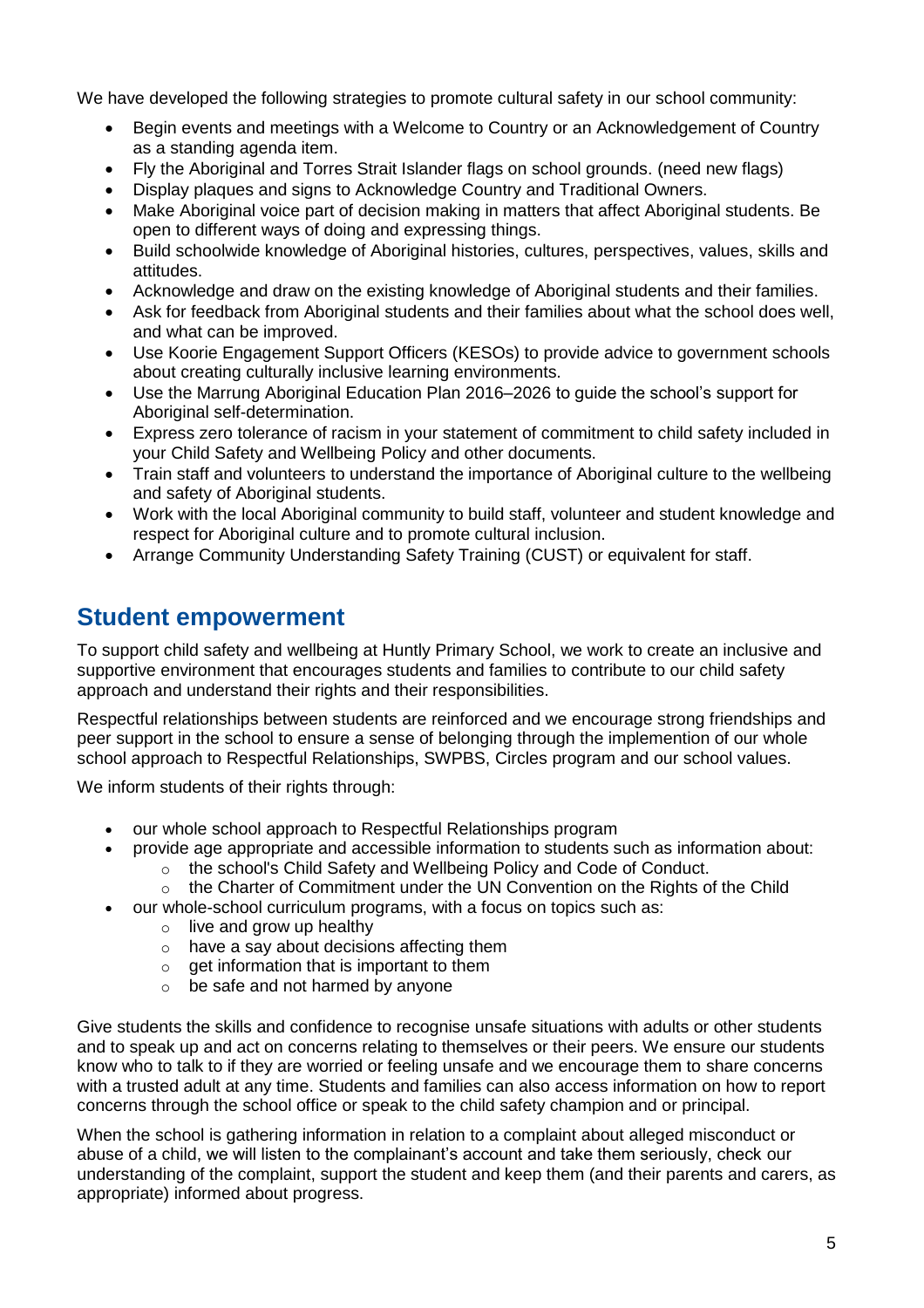Huntly Primary School empowers students to contribute to school life through a variety of ways:

- Display visually engaging and easy-to-read posters promoting student voice and agency.
- Comprehensive student leadership program
- Demonstrate that the school takes students seriously by acting on their concerns, noting that what might seem unimportant to an adult may be important to a young person.
- Student leadership excursions
- Provide students who find it harder to speak up or be heard with multiple avenues for communicating, including writing, drawing, and using the wellbeing communication box

Empower students to raise their concerns

- Provide students with information about complaints processes.
- Give students a variety of ways to raise concerns. For example:
	- o provide an anonymous, year-level student suggestion box
	- online surveys (google classroom)<br>○ school safetv survev
	- school safety survey
- Highlight student views in your school community or public-facing documents, including quoting students where appropriate.

# **Family engagement**

Our families and the school community have an important role in monitoring and promoting children's safety and wellbeing and helping children to raise any concerns.

To support family engagement, at Huntly Primary School we are committed to providing families and community with accessible information about our school's child safe policies and practices and involving them in our approach to child safety and wellbeing.

We will create opportunities for families to have input into the development and review of our child safety policies and practices and encourage them to raise any concerns and ideas for improvement.

We do this by:

- Referring relevant policies to school council for consultation
- Asking parents to complete the student safety survey with their children
- Sharing child safety information through our school newsletter

All of our child safety policies and procedures will be available for students and parents at PROTECT – [Child Safe Standards](http://www.huntly-ps.vic.edu.au/wordpress/?page_id=754) 

PROTECT Child Safety posters will be displayed across the school. This includes every classroom and inside areas students frequent.

Other ways we promote family engagement include:

- Newsletters inform families and the school community about any significant updates to our child safety policies or processes, and strategies or initiatives that we are taking to ensure student safety.
- Conduct school open days or host community events, such as grandparents and friends day, to welcome families and the broader community.
- Create a welcoming environment at school reception so community members and families feel respected, included and safe to come onto school grounds
- Ask parents and carers about their children. This can be in formal settings like parent/teacher interviews, or during chance meetings at pick-up and drop-off.
- Regularly engage with parents, carers and students and discuss the needs of students through parent/teacher interviews.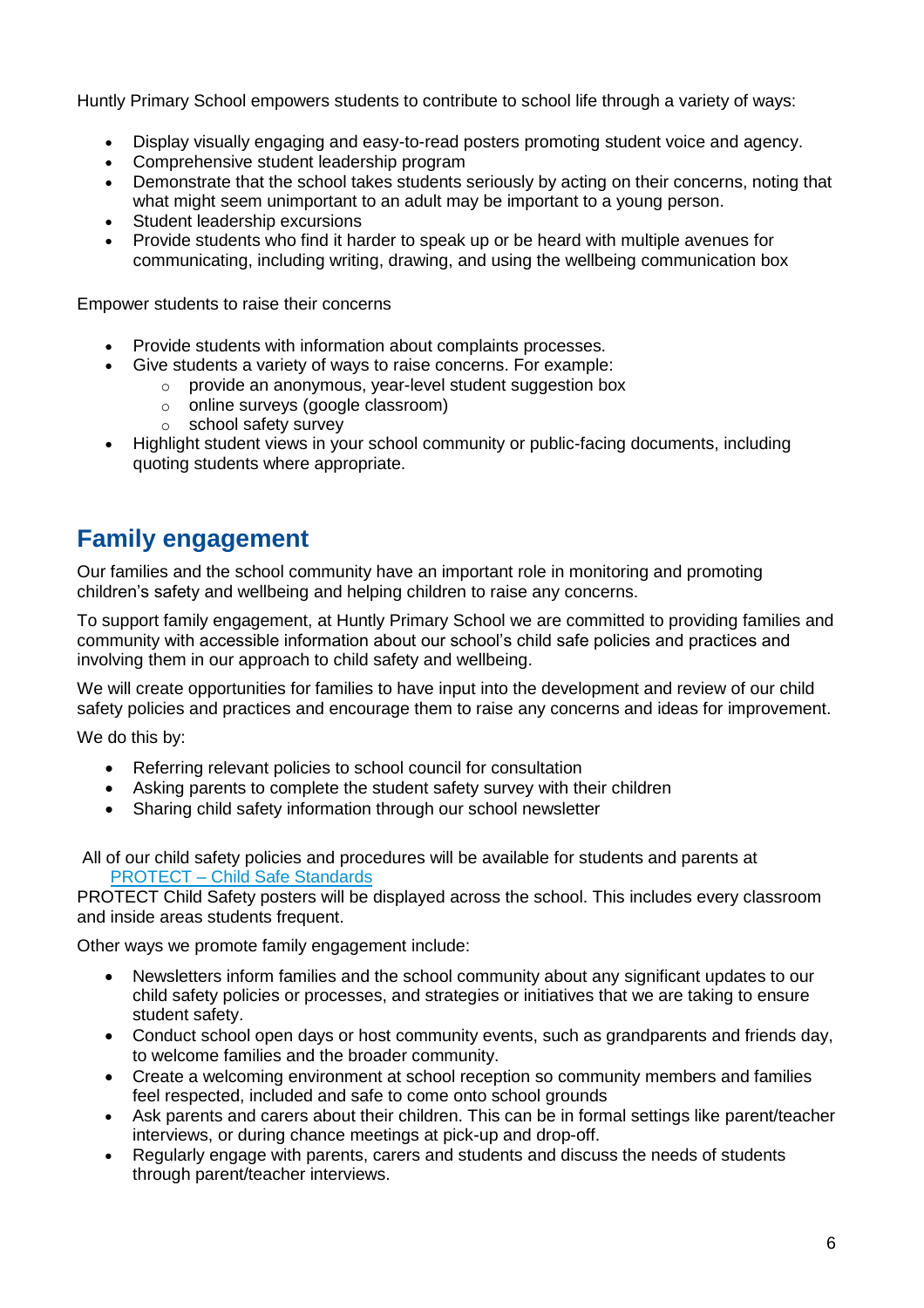- Provide frequent opportunities for parents and carers to engage with staff to discuss their children's experiences at school.
- Communicate with and appropriately involve families at all stages of the process if a concern raised or complaint is made.

# **Diversity and equity**

As a child safe organisation, we celebrate the rich diversity of our students, families and community and promote respectful environments that are free from discrimination. Our focus is on wellbeing and growth for all.

We recognise that every child has unique skills, strengths and experiences to draw on.

We pay particular attention to individuals and groups of children and young people in our community with additional and specific needs. This includes tailoring our child safety strategies and supports to the needs of:

- Aboriginal children and young people
- children from culturally and linguistically diverse backgrounds
- children and young people with disabilities
- children unable to live at home or impacted by family violence
- international students
- children and young people who identify as LGBTIQ+.

Our Student Wellbeing and Engagement Policy provides more information about the measures we have in place to support diversity and equity.

### **Suitable staff and volunteers**

At Huntly Primary School, we apply robust child safe recruitment, induction, training, and supervision practices to ensure that all staff, contractors, and volunteers are suitable to work with children.

#### **Staff recruitment**

When recruiting staff, we follow the Department of Education and Training's recruitment policies and guidelines, available on the Policy and Advisory Library (PAL) at:

- **[Recruitment in Schools](https://www2.education.vic.gov.au/pal/recruitment-schools/overview)**
- [Suitability for Employment Checks](https://www2.education.vic.gov.au/pal/suitability-employment-checks/overview)
- [School Council Employment](https://www2.education.vic.gov.au/pal/school-council-employment/overview)
- [Contractor OHS Management.](https://www2.education.vic.gov.au/pal/contractor-ohs-management/policy)

When engaging staff to perform child-related work, we:

- sight, verify and record the person's Working with Children clearance or equivalent background check such as a Victorian teaching registration
- collect and record:
	- $\circ$  proof of the person's identity and any professional or other qualifications
	- $\circ$  the person's history of working with children
	- $\circ$  references that address suitability for the job and working with children.
	- o references that address suitability for the job and working with children.

### **Staff induction**

All newly appointed staff will be expected to participate in our child safety and wellbeing induction program. The program will include a focus on:

• the Child Safety and Wellbeing Policy (this document)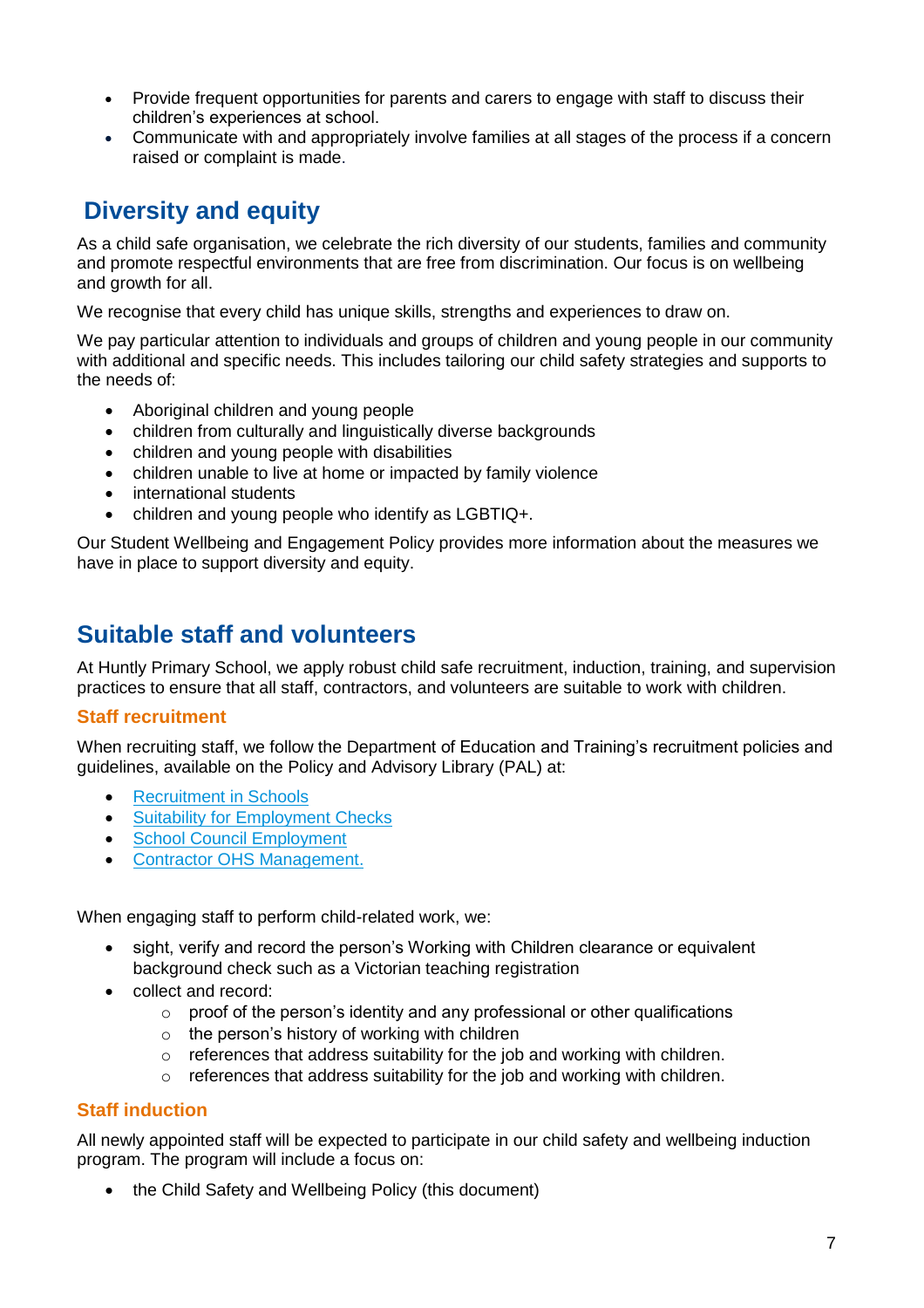- the Child Safety Code of Conduct
- the Child Safety Responding and Reporting Obligations (including Mandatory Reporting) Policy and Procedures and
- any other child safety and wellbeing information that school leadership considers appropriate to the nature of the role.

### **Ongoing supervision and management of staff**

All staff engaged in child-connected work will be supervised appropriately to ensure that their behaviour towards children is safe and appropriate.

Staff will be monitored and assessed to ensure their continuing suitability for child-connected work. This will be done by regular staff reviews and undertake refresher child safe training

• Include child safety and wellbeing as a regular agenda item for staff meetings at all levels of the organisation.

Train all staff and volunteers as appropriate to their roles, on topics such as:

- o child safety (including family violence)
- o mandatory reporting
- o responding to student sexual offending
- o diversity and inclusion
- o harassment and bullying
- o cultural safety
- $\circ$  privacy and information sharing

Inappropriate behaviour towards children and young people will be managed swiftly and in accordance with our school and department policies and our legal obligations. Child safety and wellbeing will be paramount.

### **Suitability of volunteers**

All volunteers are required to comply with our Volunteers Policy, which describes how we assess the suitability of prospective volunteers and outlines expectations in relation to child safety and wellbeing induction and training, and supervision and management.

## **Child safety knowledge, skills and awareness**

Ongoing training and education are essential to ensuring that staff understand their roles and responsibilities and develop their capacity to effectively address child safety and wellbeing matters.

In addition to the child safety and wellbeing induction, our staff will participate in a range of training and professional learning to equip them with the skills and knowledge necessary to maintain a child safe environment.

Staff child safety and wellbeing training will be delivered at least annually and will include guidance on:

- our school's child safety and wellbeing policies, procedures, codes, and practices
- completing the Protecting Children [Mandatory Reporting and Other](http://elearn.com.au/det/protectingchildren/) Legal Obligations online module annually
- recognising indicators of child harm including harm caused by other children and students
- responding effectively to issues of child safety and wellbeing and supporting colleagues who disclose harm
- how to build culturally safe environments for children and students
- information sharing and recordkeeping obligations
- how to identify and mitigate child safety and wellbeing risks in the school environment.

Other professional learning and training on child safety and wellbeing, for example, training for our volunteers, will be tailored to specific roles and responsibilities and any identified or emerging needs or issues.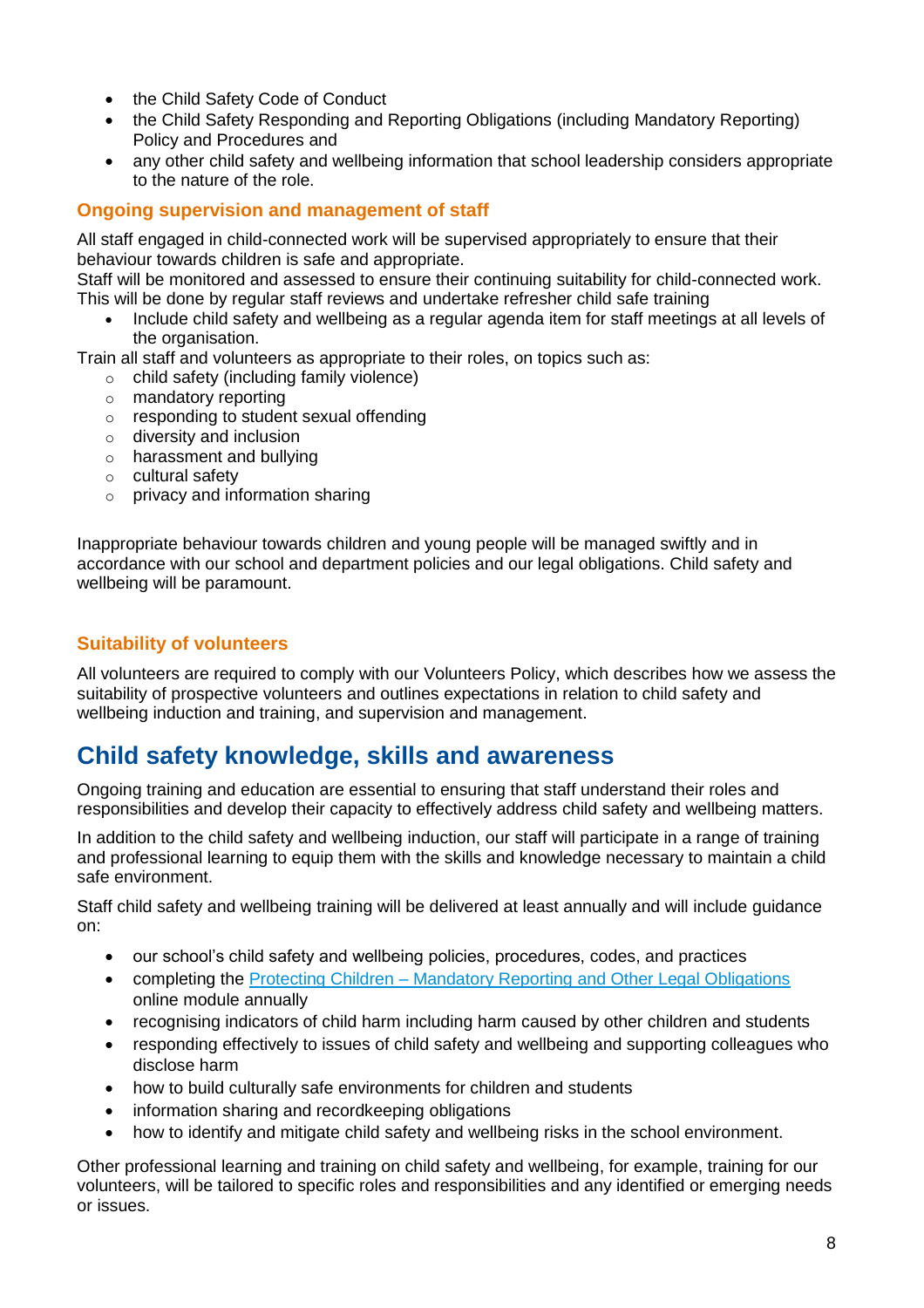### **School council training and education**

To ensure our school council is equipped with the knowledge required to make decisions in the best interests of student safety and wellbeing, and to identify and mitigate child safety and wellbeing risks in our school environment, the council is trained at least annually. Training includes guidance on:

- individual and collective obligations and responsibilities for implementing the Child Safe Standards and managing the risk of child abuse
- child safety and wellbeing risks in our school environment
- Huntly Primary School child safety and wellbeing policies, procedures, codes and practices

### **Complaints and reporting processes**

Huntly Primary School fosters a culture that encourages staff, volunteers, students, parents, and the school community to raise concerns and complaints. This makes it more difficult for breaches of the code of conduct, misconduct or abuse to occur and remain hidden.

We have clear pathways for raising complaints and concerns and responding and this is documented in our school's Complaint Policy. The Complaints Policy can be found at [HPS School](http://www.huntly-ps.vic.edu.au/wordpress/?page_id=161)  **Policies** 

If there is an incident, disclosure, allegation or suspicion of child abuse, all staff and volunteers (including school council employees) must follow our Child Safety Responding and Reporting Obligations Policy and Procedures **HPS Child Safe Standards**. Our policy and procedures address complaints and concerns of child abuse made by or in relation to a child or student, school staff, volunteers, contractors, service providers, visitors or any other person while connected to the school.

As soon as any immediate health and safety concerns are addressed, and relevant school staff have been informed, we will ensure our school follows:

- the [Four Critical Actions](https://www.education.vic.gov.au/Documents/about/programs/health/protect/FourCriticalActions_ChildAbuse.pdf) for complaints and concerns relating to adult behaviour towards a child
- the [Four Critical Actions: Student Sexual Offending](https://www.education.vic.gov.au/school/teachers/health/childprotection/Pages/stusexual.aspx) for complaints and concerns relating to student sexual offending

Our Student Wellbeing and Engagement Policy and Bullying Prevention Policy [HPS School Policies](http://www.huntly-ps.vic.edu.au/wordpress/?page_id=161)  cover complaints and concerns relating to student physical violence or other harmful behaviours.

# **Communications**

Huntly Primary School is committed to communicating our child safety strategies to the school community through:

- ensuring that key child safety and wellbeing policies are available on our website including the Child Safety and Wellbeing Policy (this document), Child Safety Code of Conduct, and the Child Safety Responding and Reporting Obligations (including Mandatory Reporting) Policy and Procedure
- displaying PROTECT posters around the school
- updates in our school newsletter (or Compass notifications as required).
- ensuring that child safety is a regular agenda item at school leadership meetings, staff meetings and school council meetings.

## **Privacy and information sharing**

Huntly Primary School collects, uses, and discloses information about children and their families in accordance with Victorian privacy laws, and other relevant laws. For information on how our school collects, uses and discloses information refer to: [Schools' Privacy Policy.](https://www.education.vic.gov.au/Pages/schoolsprivacypolicy.aspx)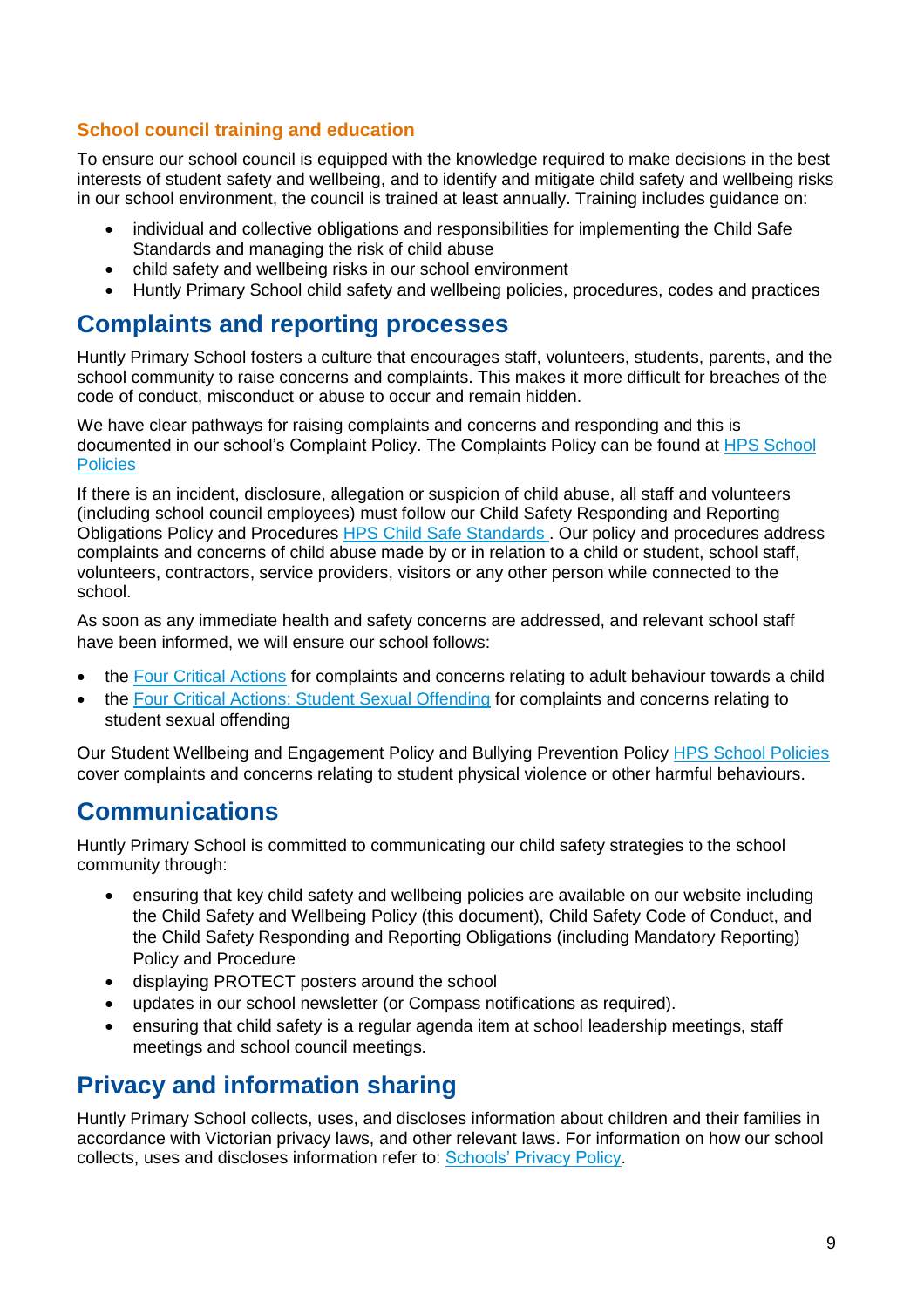# **Records management**

We acknowledge that good records management practices are a critical element of child safety and wellbeing and manage our records in accordance with the Department of Education and Training's policy: [Records Management –](https://www2.education.vic.gov.au/pal/records-management/policy) School Records

# **Review of child safety practices**

At Huntly Primary School, we have established processes for the review and ongoing improvement of our child safe policies, procedures, and practices.

We will:

- review and improve our policy every 2 years or after any significant child safety incident
- analyse any complaints, concerns, and safety incidents to improve policy and practice
- act with transparency and share pertinent learnings and review outcomes with school staff and our school community.
- Inform the school community of any child safety policy changes were relevant or applicable
- Monitor and manage child safety risks using a risk register.
- Determine the causes of child safety incidents and monitor for repeat issues or systemic failures.
- Use complaints and incidents as a learning opportunity to inform continuous improvement

## **Related policies and procedures**

This Child Safety and Wellbeing Policy is to be read in conjunction with other related school policies, procedures, and codes. These include our:

- Bullying Prevention Policy
- Child Safety Responding and Reporting Obligations Policy and Procedures
- Child Safety Code of Conduct
- Complaints Policy
- Digital Learning Policy
- **Inclusion and Diversity Policy**
- Student Wellbeing and Engagement Policy
- **Visitors Policy**
- Volunteers Policy

### **Related Department of Education and Training policies**

- [Bullying Prevention and Response Policy](https://www2.education.vic.gov.au/pal/bullying-prevention-response/policy)
- [Child and Family Violence Information Sharing Schemes](https://www2.education.vic.gov.au/pal/information-sharing-schemes/policy)
- **[Complaints Policy](https://www2.education.vic.gov.au/pal/complaints/policy)**
- [Contractor OHS Management Policy](https://www2.education.vic.gov.au/pal/contractor-ohs-management/policy)
- [Digital Learning in Schools Policy](https://www2.education.vic.gov.au/pal/digital-learning/policy)
- **Family Violence Support**
- [Protecting Children: Reporting Obligations Policy](https://www2.education.vic.gov.au/pal/protecting-children/policy)
- **Policy and [Guidelines for Recruitment in Schools](https://www2.education.vic.gov.au/pal/recruitment-schools/policy-and-guidelines)**
- [Reportable Conduct Policy](https://www2.education.vic.gov.au/pal/reportable-conduct-scheme/policy)
- Student [Wellbeing and Engagement Policy](https://www2.education.vic.gov.au/pal/student-engagement/policy)
- **[Supervision of Students Policy](https://www2.education.vic.gov.au/pal/supervision-students/policy)**
- [Visitors in Schools Policy](https://www2.education.vic.gov.au/pal/visitors/policy)
- [Volunteers in Schools Policy](https://www2.education.vic.gov.au/pal/volunteers/policy)
- [Working with Children and other Suitability Checks for School Volunteers and Visitors](https://www2.education.vic.gov.au/pal/suitability-checks/policy)